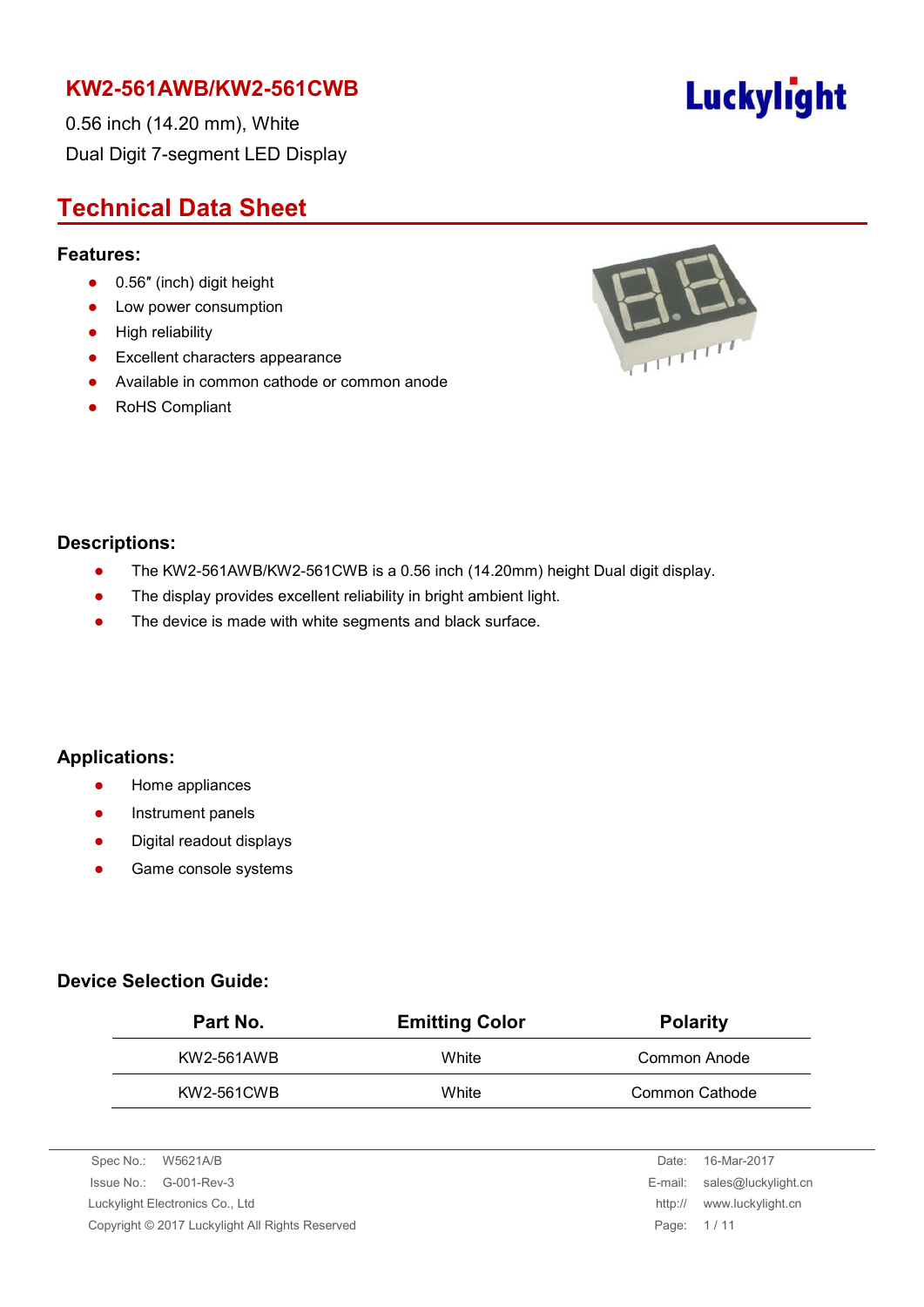

0.56 inch (14.20 mm), White Dual Digit 7-segment LED Display

### **Technical Data Sheet**

#### **Package Dimension:**









#### Notes:

- 1. All dimensions are in millimeters (inches).
- 2. Tolerance is ± 0.25 mm (.010″) unless otherwise noted.

Spec No.: W5621A/B Date: 16-Mar-2017 Issue No.: G-001-Rev-3 Luckylight Electronics Co., Ltd. Copyright © 2017 Luckylight All Rights Reserved

| Date:   | 16-Mar-2017         |
|---------|---------------------|
| E-mail: | sales@luckylight.cn |
| http:// | www.luckylight.cn   |
| Page:   | 2/11                |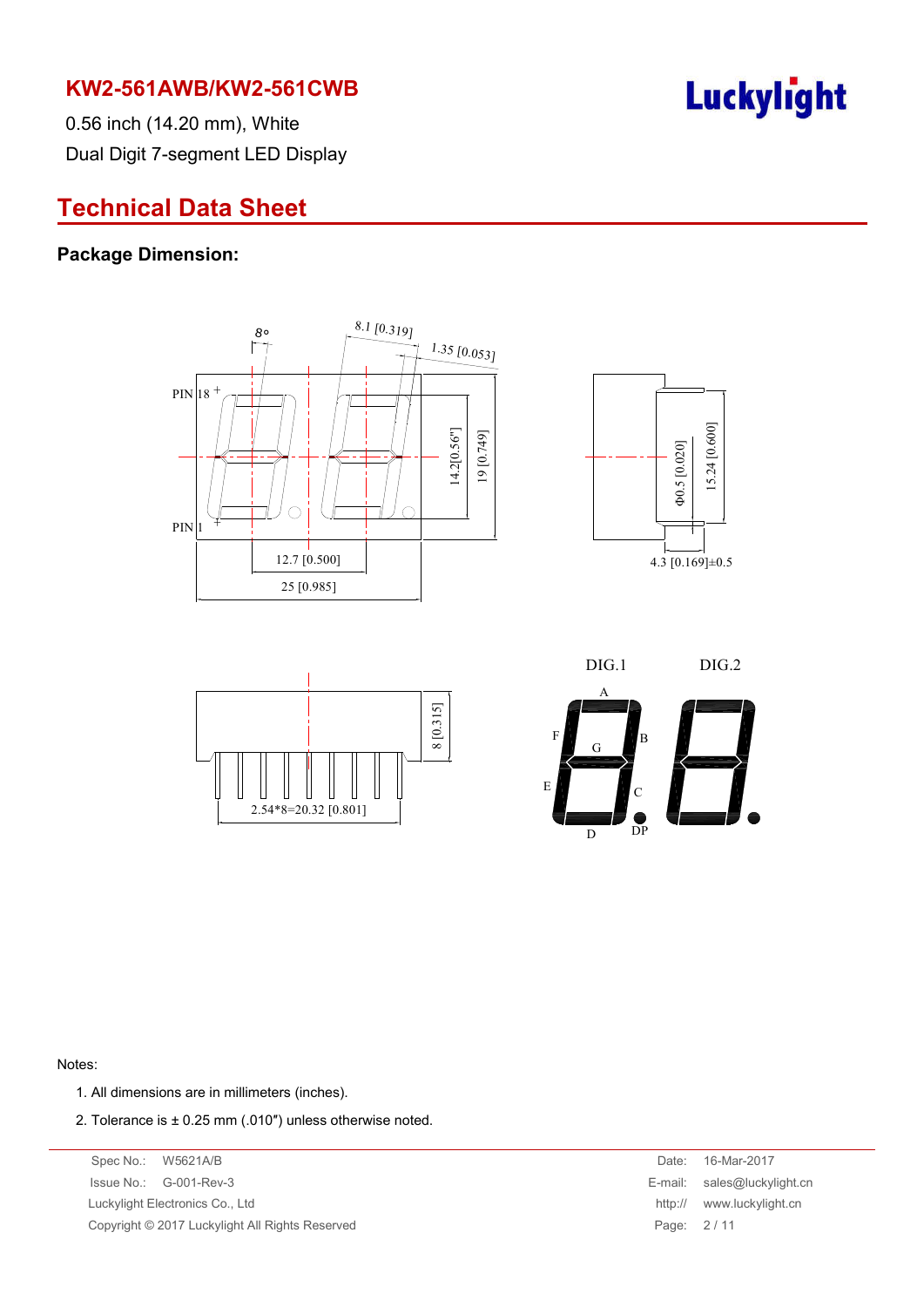

0.56 inch (14.20 mm), White Dual Digit 7-segment LED Display

### **Technical Data Sheet**

#### **Internal Circuit Diagram:**



## KW2-561AWB

Internal Circuit Diagram (Common Anode)

Internal Circuit Diagram (Common Cathode)



Spec No.: W5621A/B Date: 16-Mar-2017 Issue No.: G-001-Rev-3 E-mail: sales@luckylight.cn Luckylight Electronics Co., Ltd http:// www.luckylight.cn Copyright © 2017 Luckylight All Rights Reserved **Page: 3 / 11** Page: 3 / 11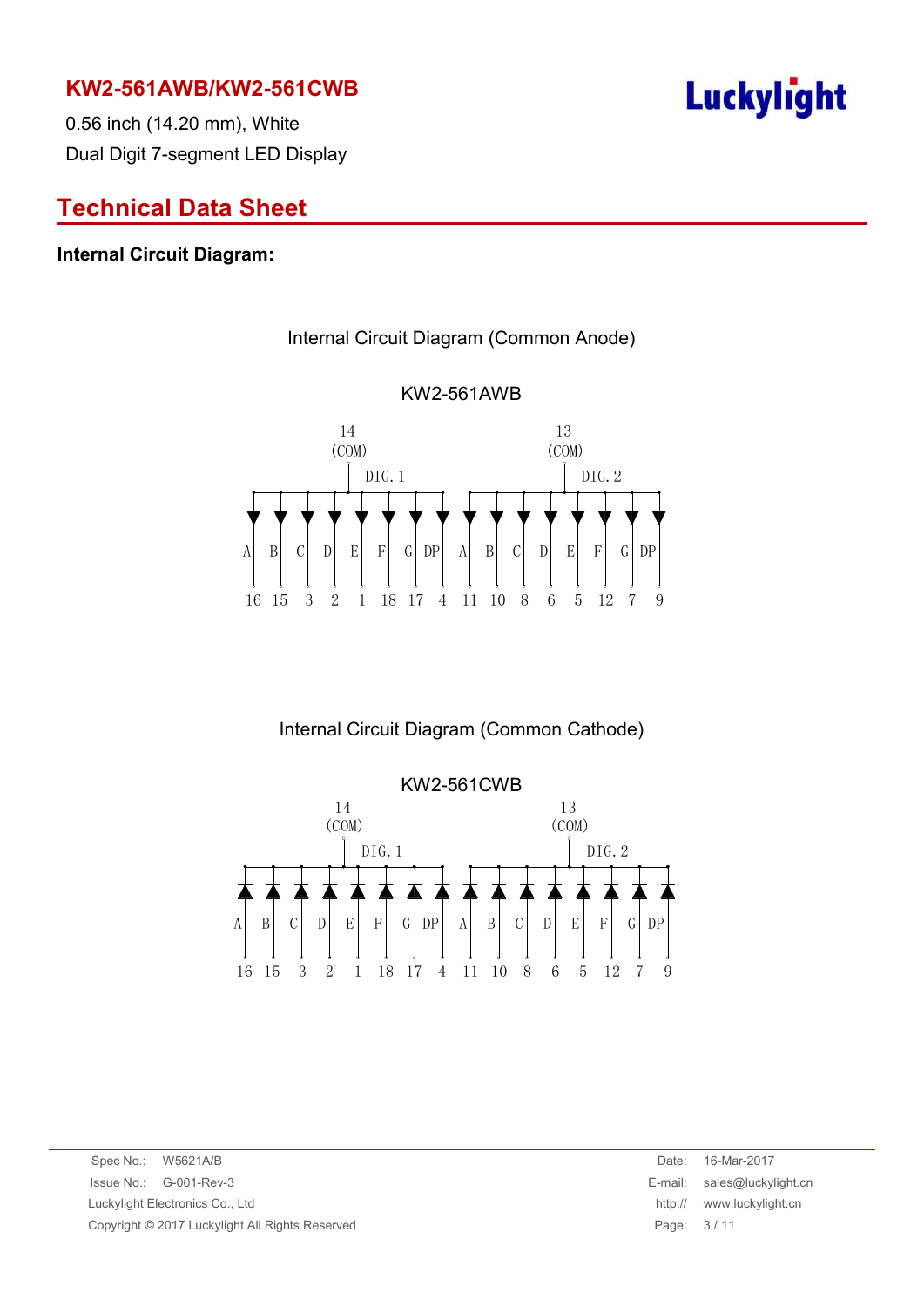

0.56 inch (14.20 mm), White Dual Digit 7-segment LED Display

### **Technical Data Sheet**

#### **Absolute Maximum Ratings at Ta=25**℃

| <b>Parameters</b>                                                        | Symbol                       | <b>Max</b>                         | Unit |  |
|--------------------------------------------------------------------------|------------------------------|------------------------------------|------|--|
| Power Dissipation Per Segment                                            | $P_d$                        | 35<br>mW                           |      |  |
| Peak Forward Current Per Segment<br>(1/10 Duty Cycle, 0.1ms Pulse Width) | <b>IFP</b>                   | 50                                 | mA   |  |
| <b>Forward Current Per Segment</b>                                       | IF.                          | 10                                 | mA   |  |
| Reverse Voltage Per Segment                                              | $V_{R}$                      | 5<br>V                             |      |  |
| <b>Operating Temperature Range</b>                                       | ${\mathsf T}_{\textsf{opr}}$ | -40 $\degree$ C to +80 $\degree$ C |      |  |
| Storage Temperature Range                                                | ${\mathsf T}_{\text{stg}}$   | -40 $\degree$ C to +85 $\degree$ C |      |  |
| <b>Soldering Temperature</b>                                             | ${\mathsf T}_{\textsf{sld}}$ | 260℃ for 5 Seconds                 |      |  |

#### **Electrical Optical Characteristics at Ta=25**℃

| <b>Parameters</b>                 | Symbol    | Min. | Typ. | Max.  | Unit | <b>Test Condition</b> |  |
|-----------------------------------|-----------|------|------|-------|------|-----------------------|--|
| Average Luminous Intensity        | l٧        | 65   | 130  | $---$ | mcd  | $IF=10mA$ (Note 1, 2) |  |
| Luminous Intensity Matching Ratio | $I_{V-M}$ |      |      | 2:1   |      | $IF = 10mA$           |  |
|                                   | X         |      | 0.30 |       |      |                       |  |
| <b>Chromaticity Coordinates</b>   | у         |      | 0.31 | ---   |      | $IF=10mA$ (Note 3)    |  |
| Forward Voltage Per Segment       | VF        | ---  | 2.9  | 3.10  | v    | $IF = 10mA$           |  |
| Reverse Current Per Segment       | ΙŖ        |      |      | 50    | μA   | $VR=5V$               |  |

Notes:

- 1. Luminous Intensity is a average value which is measured one 7-segment. Tolerance of Luminous Intensity: ±10%.
- 2. Excess driving current and / or operating temperature higher than recommended conditions may result in severe light degradation or premature failure.
- 3. The chromaticity coordinates (x, y) is derived from the 1931 CIE chromaticity diagram.

| Spec No.: W5621A/B                              | Date:   | 16-Mar-2017                 |
|-------------------------------------------------|---------|-----------------------------|
| $\ssue No.: \, G-001-Rev-3$                     |         | E-mail: sales@luckylight.cn |
| Luckylight Electronics Co., Ltd                 | http:// | www.luckylight.cn           |
| Copyright © 2017 Luckylight All Rights Reserved |         | Page: 4/11                  |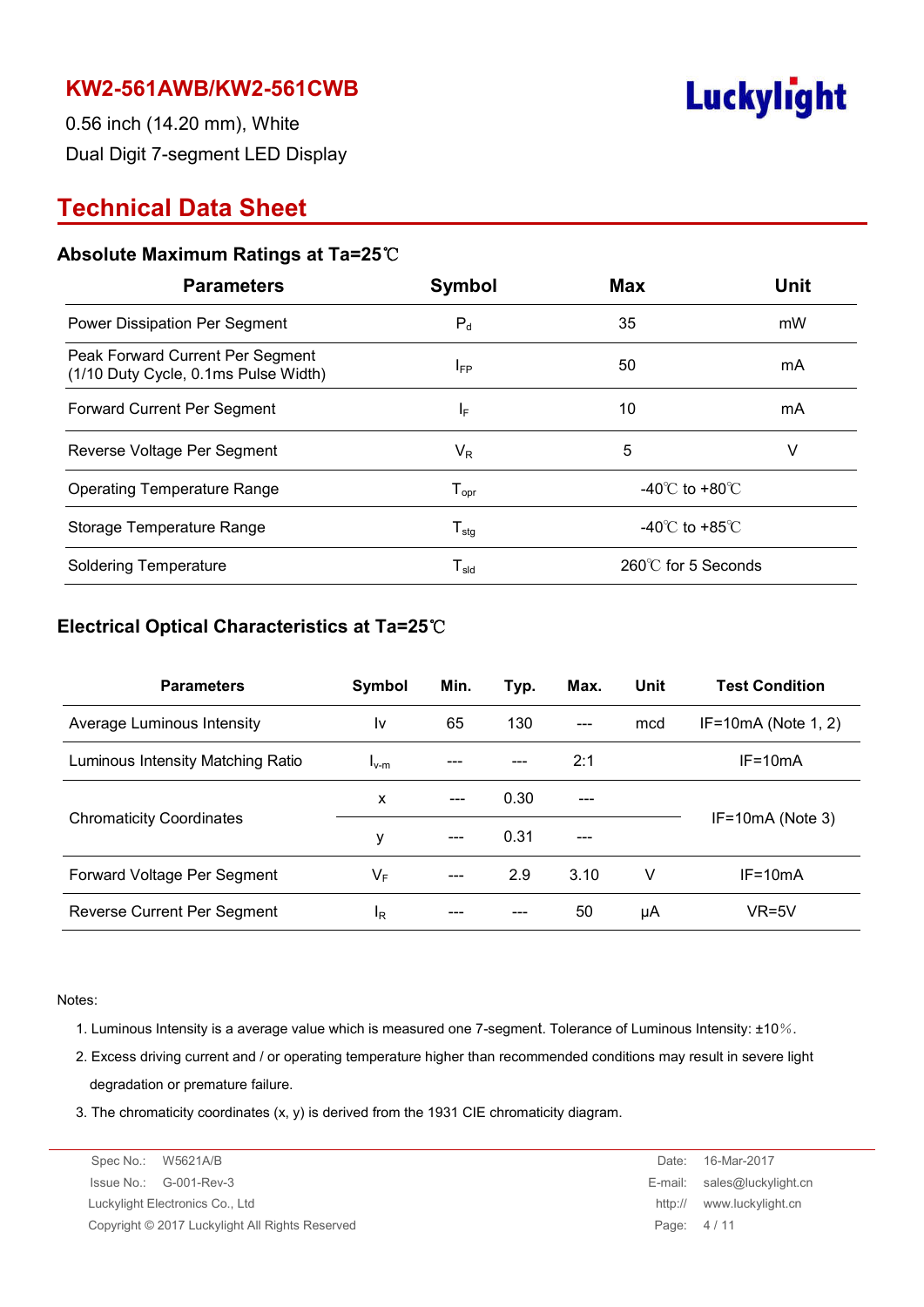

0.56 inch (14.20 mm), White Dual Digit 7-segment LED Display

### **Technical Data Sheet**

#### **Typical Electrical / Optical Characteristics Curves (25**℃ **Ambient Temperature Unless Otherwise Noted)**



Spec No.: W5621A/B Date: 16-Mar-2017 Issue No.: G-001-Rev-3 E-mail: sales@luckylight.cn Luckylight Electronics Co., Ltd http:// www.luckylight.cn Copyright © 2017 Luckylight All Rights Reserved **Page: 5 / 11** Page: 5 / 11

 $10^3$ 

 $=1$ KHz Duty=1/10

Ta=25℃

Ta=25℃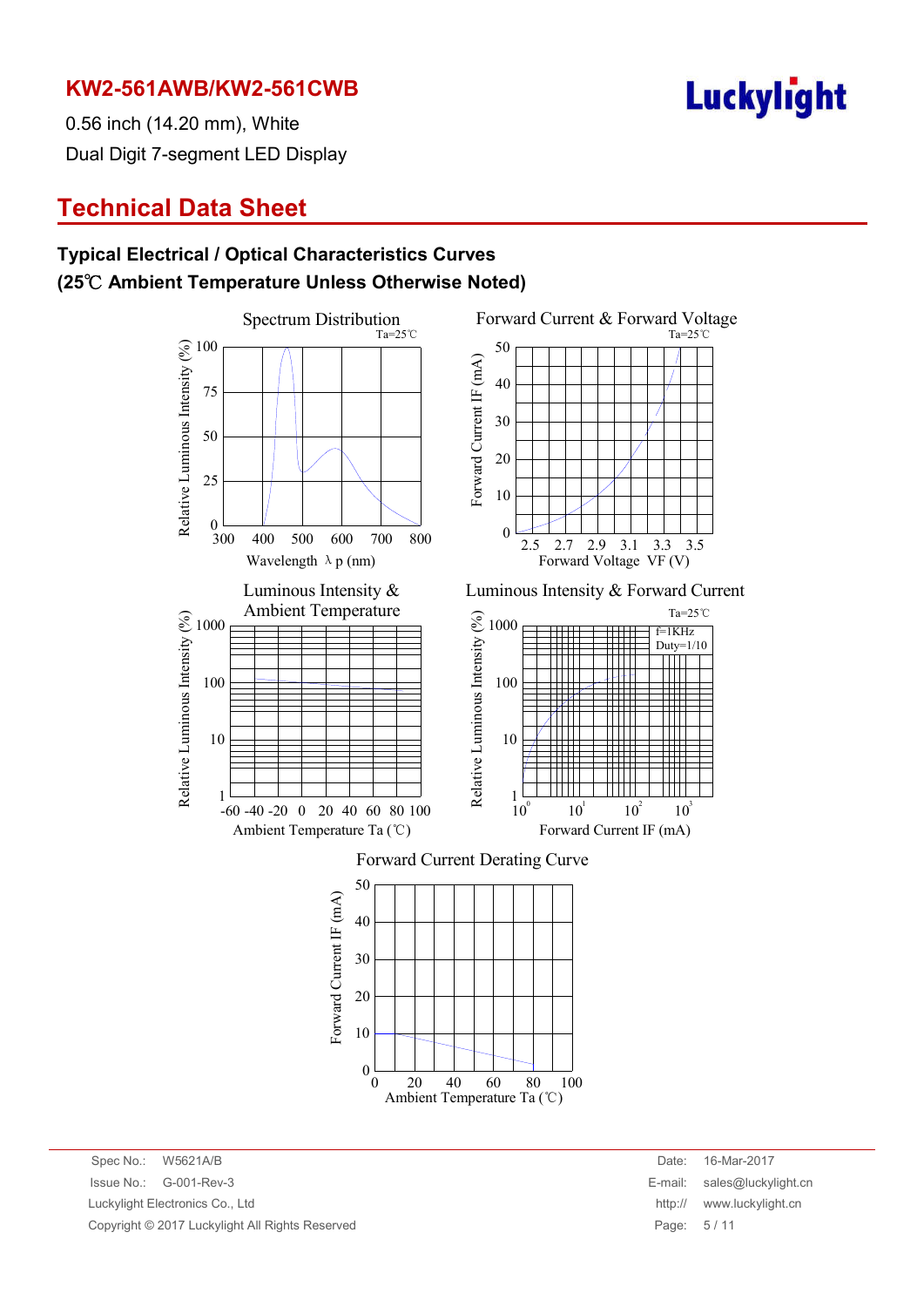

0.56 inch (14.20 mm), White Dual Digit 7-segment LED Display

### **Technical Data Sheet**

#### **Chromaticity Coordinates Specifications for Bin Rank**

| <b>Bin Code</b> | CIE 1931 Chromaticity Coordinates |       |       |       |       |
|-----------------|-----------------------------------|-------|-------|-------|-------|
| W <sub>1</sub>  | x                                 | 0.284 | 0.284 | 0.304 | 0.304 |
|                 |                                   | 0.278 | 0.311 | 0.332 | 0.298 |
| W <sub>2</sub>  | x                                 | 0.304 | 0.304 | 0.324 | 0.324 |
|                 |                                   | 0.268 | 0.298 | 0.322 | 0.292 |
| W <sub>3</sub>  | x                                 | 0.304 | 0.304 | 0.324 | 0.324 |
|                 |                                   | 0.298 | 0.332 | 0.352 | 0.322 |

**Color Bin at IF = 10mA**

Tolerance on each Hue (x, y) bin is +/- 0.01.



#### CIE 1931 Chromaticity Coordinates

Spec No.: W5621A/B Date: 16-Mar-2017 Issue No.: G-001-Rev-3 E-mail: sales@luckylight.cn Luckylight Electronics Co., Ltd **http:// www.luckylight.cn** Copyright © 2017 Luckylight All Rights Reserved Page: 6 / 11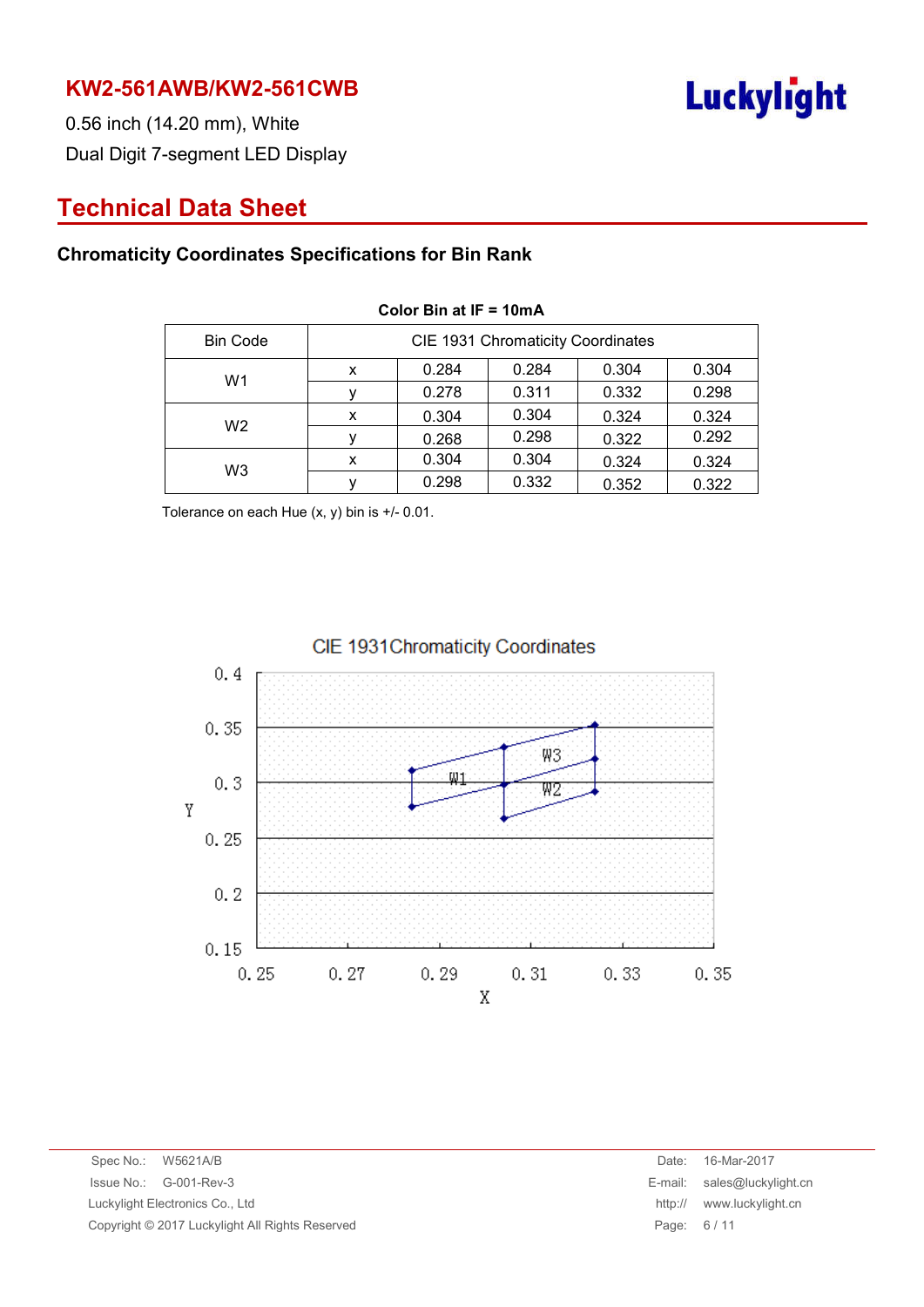

0.56 inch (14.20 mm), White Dual Digit 7-segment LED Display

### **Technical Data Sheet**

#### **Packing & Label Specifications:**



| E-mail: sales@luckylight.cn |
|-----------------------------|
|                             |
|                             |
|                             |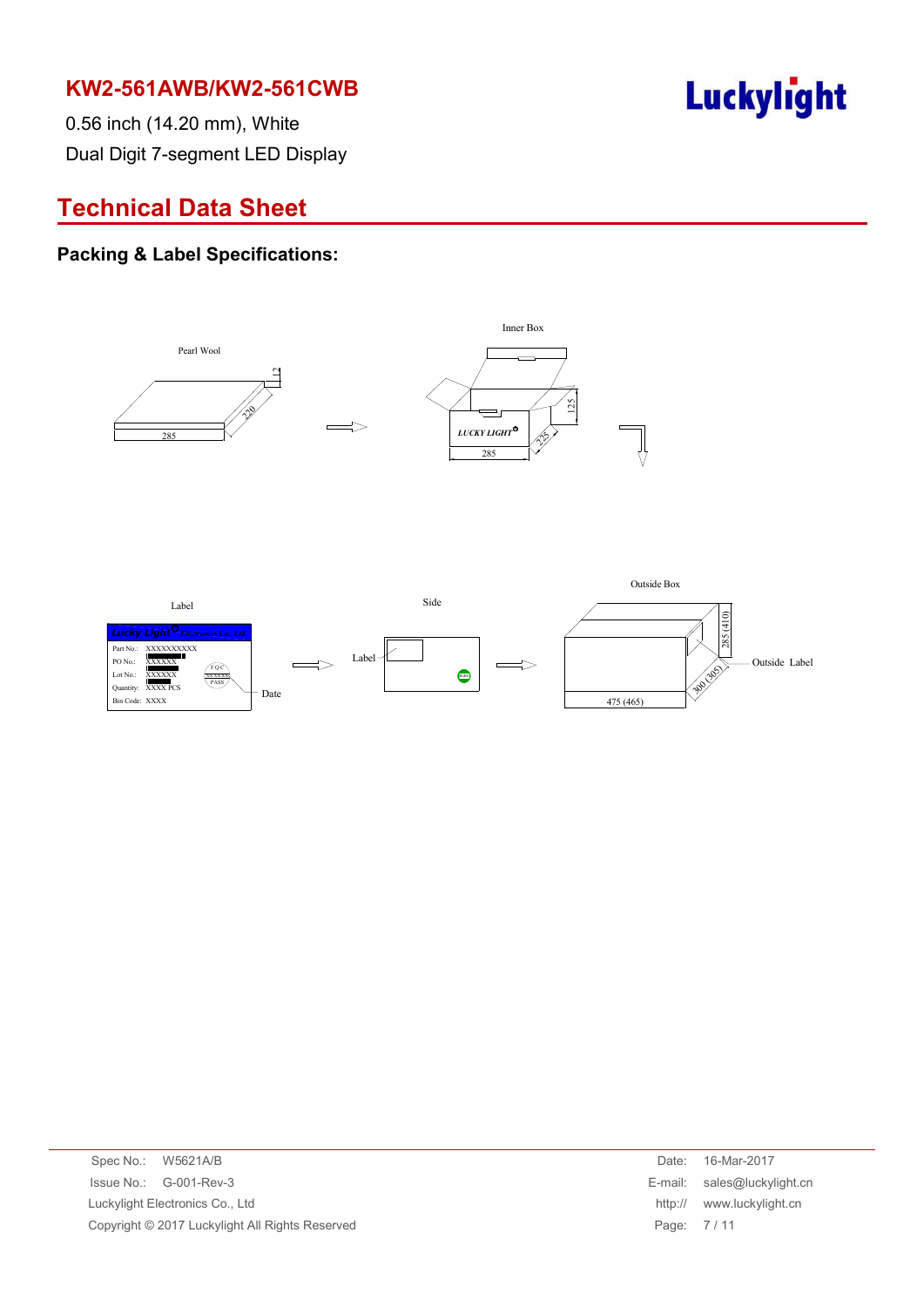

0.56 inch (14.20 mm), White Dual Digit 7-segment LED Display

### **Technical Data Sheet**

#### **Terms and conditions for the usage of this document:**

- a. The information included in this document reflects representative usage scenarios and is intended for technical reference only.
- b. The part number, type, and specifications mentioned in this document are subject to future change and improvement without notice. Before production usage customer should refer to the latest datasheet for the updated specifications.
- c. When using the products referenced in this document, please make sure the product is being operated within the environmental and electrical limits specified in the datasheet. If customer usage exceeds the specified limits, Luckylight will not be responsible for any subsequent issues.
- d. The information in this document applies to typical usage in consumer electronics applications. If customer's application has special reliability requirements or have life-threatening liabilities, such as automotive or medical usage, please consult with Luckylight representative for further assistance.
- e. The contents and information of this document may not be reproduced or re-transmitted without permission by Luckylight.
- f. Over-current-proof
- Customer must apply resistors for protection, otherwise slight voltage shift will cause big current change (Burn out will happen).
- g. Storage
- 1. Before opening the package, the LEDs should be kept at 30℃or less and 80%RH or less.
- 2. The LEDs should be used within a year.
- 3. After opening the package, the LEDs should be kept at 30℃or less and 60%RH or less.
- h. ESD (Electrostatic Discharge)

Static Electricity or power surge will damage the LED. Suggestions to prevent ESD damage:

lUse of a conductive wrist band or anti-electrostatic glove when handling these LEDs.

lAll devices, equipment, and machinery must be properly grounded.

lWork tables, storage racks, etc. should be properly grounded.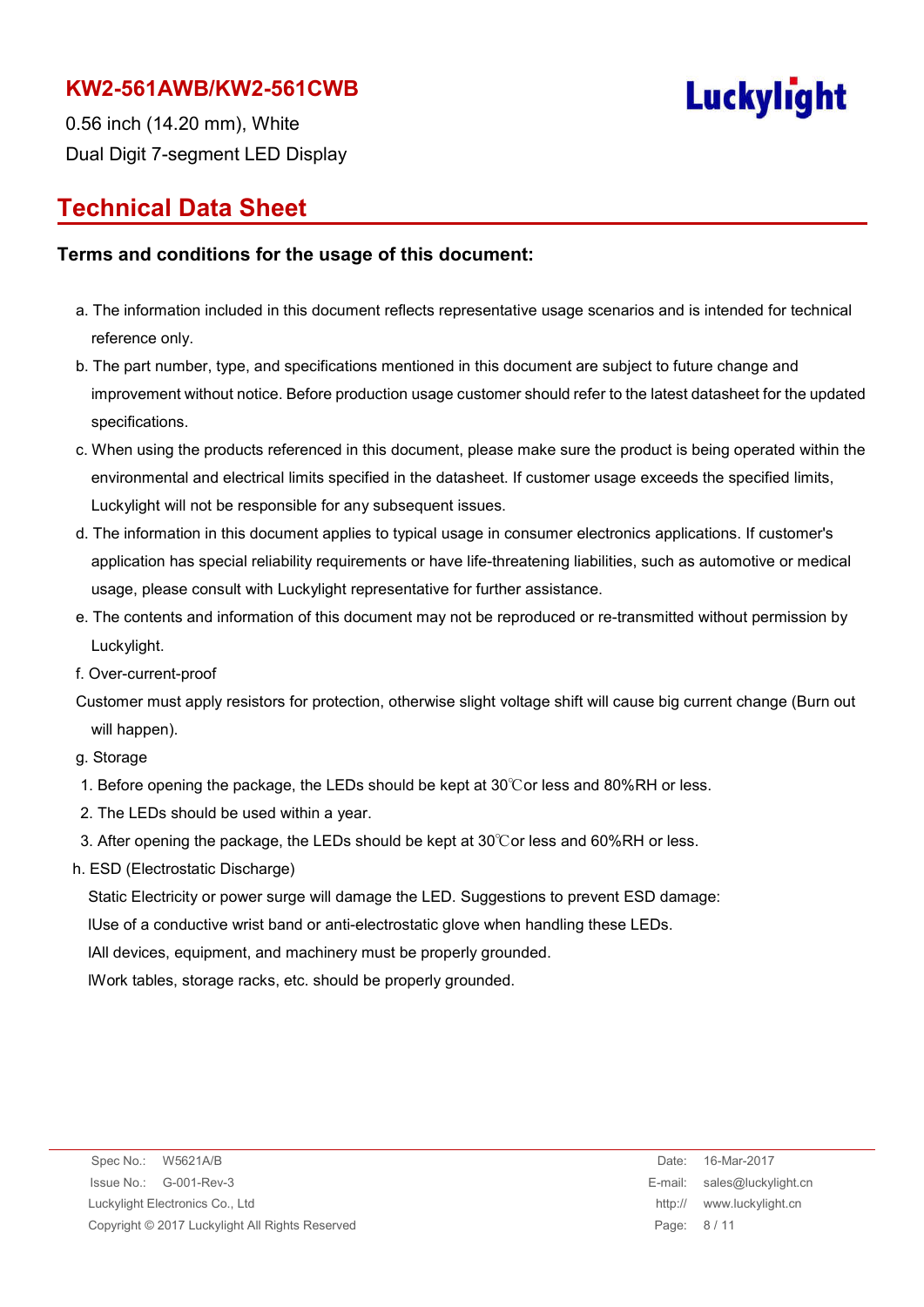

0.56 inch (14.20 mm), White Dual Digit 7-segment LED Display

### **Technical Data Sheet**

#### **Through Hole Display Mounting Method**

#### **Lead Forming:**

- 1. Do not bend the component leads by hand without proper tools.
- 2. The leads should be bent by clinching the upper part of the lead firmly such that the bending force Is not exerted on the plastic body.



#### **Installation:**

- 1. The installation process should not apply stress to the lead terminals.
- 2. When inserting for assembly, ensure the terminal pitch matches the substrate board's hole pitch to prevent spreading or pinching the lead terminals.



3. The component shall be placed at least 5mm from edge of PCB to avoid damage caused excessive heat during wave soldering.



Spec No.: W5621A/B Date: 16-Mar-2017  $Is sue No.: G-001-Rev-3$ Luckylight Electronics Co., Ltd. Copyright © 2017 Luckylight All Rights Reserved

| Date:   | 16-Mar-2017         |
|---------|---------------------|
| E-mail: | sales@luckylight.cn |
| http:// | www.luckylight.cn   |
| Page:   | 9/11                |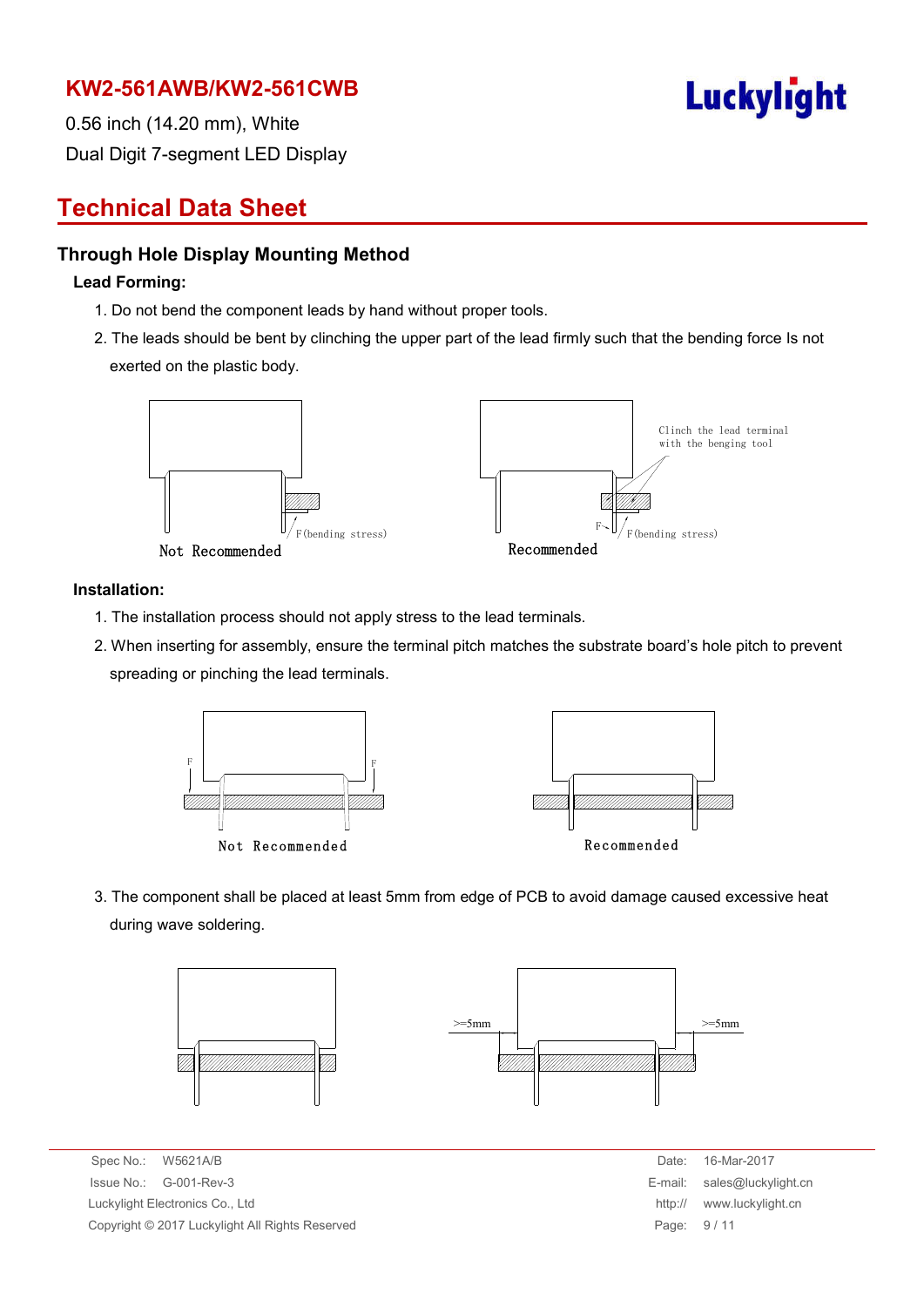

0.56 inch (14.20 mm), White Dual Digit 7-segment LED Display

### **Technical Data Sheet**



#### **Notes:**

- 1. Recommend pre-heat temperature of 105℃ or less (as measured with a thermocouple attached to the LED pins) prior to immersion in the solder wave with a maximum solder bath temperature of 260℃.
- 2. Peak wave soldering temperature between  $245^{\circ}\text{C} \sim 255^{\circ}\text{C}$  for 3 sec (5 sec max).
- 3. Do not apply stress to the epoxy resin while the temperature is above 85℃.
- 4. Fixtures should not incur stress on the component when mounting and during soldering process.
- 5. SAC 305 solder alloy is recommended.
- 6. No more than one wave soldering pass.
- 7. During wave soldering, the PCB top-surface temperature should be kept below 105℃.

#### **Soldering General Notes:**

- 1. Through-hole displays are incompatible with reflow soldering.
- 2. If components will undergo multiple soldering processes, or other processes where the omponents may be subjected to intense heat, please check with luckylight for compatibility.